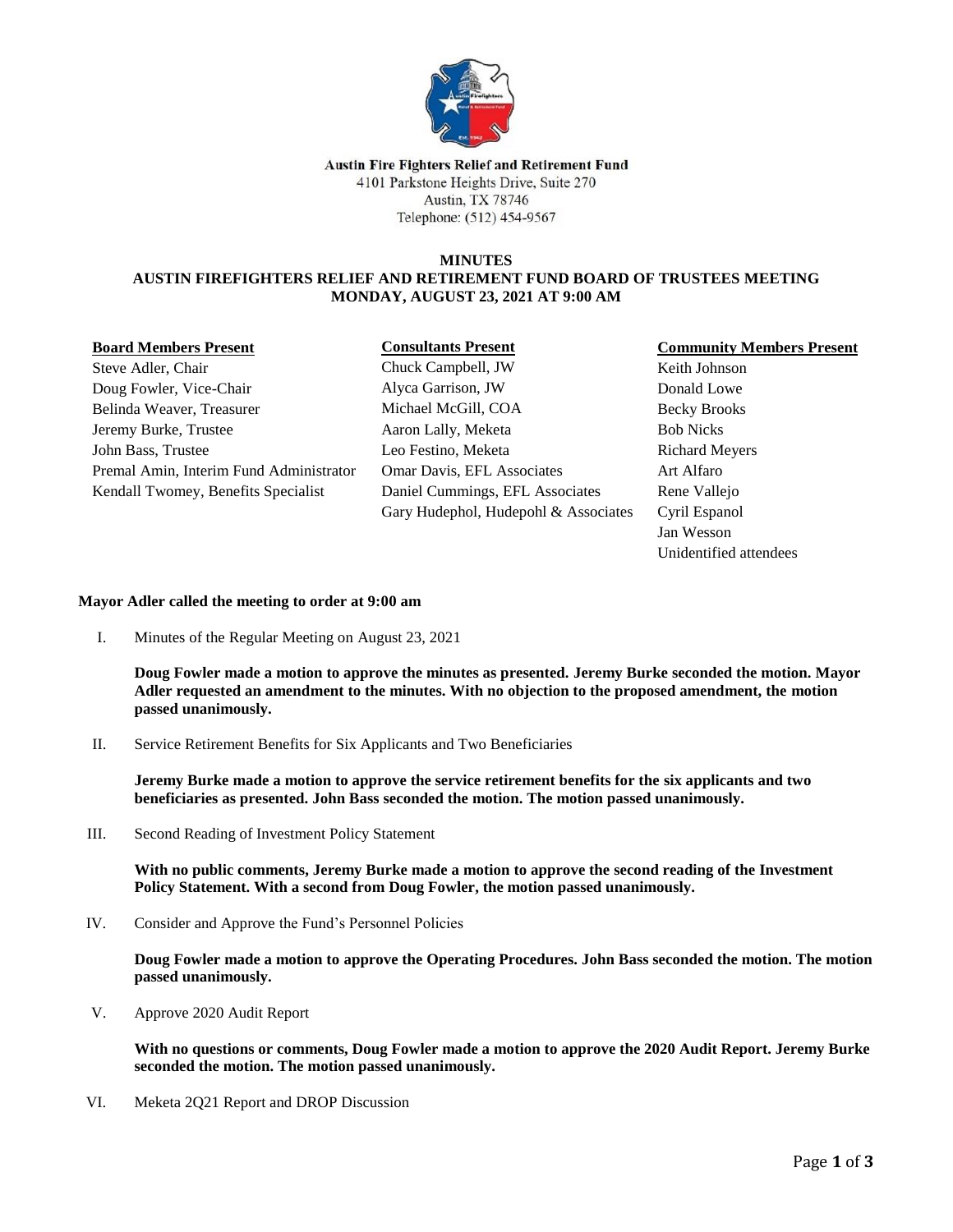**Leo Festino and Aaron Lally with Meketa presented the 2Q21 Report to the Board. Mr. Festino stated that the overall performance of the Fund was strong and ranked in the top quartile of \$1 billion+ plans over nearly all time periods. Mr. Festino also reviewed the DROP Analysis Report. John Bass requested this Report be shared with the Fund's actuaries and participate in the discussion at the next board meeting. Next, Aaron Lally reviewed the Fund's asset allocation and various options for discussion. Mr. Lally then discussed the annual private equity peer performance review stating that the private equity investments have performed well with thirteen funds performing above median. Meketa will present the 3Q21 Report at the November 2021 board meeting.** 

VII. Trustee Election Vendor Contract Update

**Premal Amin requested the Board review the Trustee Election Vendor Contract in regards to the allotted fee for an election runoff. Doug Fowler made a motion to approve the contract update. Jeremy Burke seconded the motion. The motion passed unanimously.** 

VIII. 2021 Minimum Benefits Review

**Premal Amin and Chuck Campbell reviewed the Minimum Benefit Policy and the 2021 list for review. Mayor Adler requested staff provide the 2021 minimum benefit list and the beneficiary age difference to the Fund's Actuary for analysis. No motion necessary.** 

IX. Pension Software Service Provider Update

**Premal Amin reviewed the four Pension Software Service Providers pension staff have met with. Belinda Weaver requested staff provide the fees breakdown of each service provider at the next board meeting. No motion necessary.** 

X. Vendor Contract Review Schedule and Policy

**Chuck Campbell reviewed the changes made to the Governance Policy, specifically adding the Vendor Contract Review Schedule to begin in 2022. Jeremy Burke made a motion to approve the Governance policy and post for member comment. Doug Fowler seconded the motion. The motion passed unanimously.** 

XI. Presentations from Executive Recruitment Firms with Possible Action to Follow

**The Board was presented with two executive recruitment firm presentations: Daniel Cummings and Omar Davis with EFL Associates and Gary Hudepohl with Hudepohl and Associates. After some discussion, Doug Fowler made a motion to hire EFL Associates. Belinda Weaver seconded the motion. John Bass, Doug Fowler, Belinda Weaver, and Mayor Adler approved the motion. Jeremy Burke requested the minutes reflect that he is recusing himself from this agenda item due to a previously disclosed conflict defined by the Fund's ethic's policy. The recusal is not due to a conflict with Local Government Code Chapters 171 and 176. The motion passed.**

XII. AFRS Open Meetings Technology Update and Future Board Meeting Dates

**Chuck Campbell reviewed TOMA requirements for the next board meeting. After some discussion, primarily in regards to meeting location and technology, Jeremy Burke made a motion to hold board meeting at the pension office. John Bass seconded the motion. Jeremy Burke and John Bass approved the motion and Doug Fowler, Belinda Weaver, and Mayor Adler opposed the motion. The motion failed. Mayor Adler made a motion to hold the board meeting at Austin City Hall. Doug Fowler seconded the motion. Belinda Weaver, Doug Fowler, and Mayor Adler approved the motion. Jeremy Burke and John Bass opposed the motion. The motion passed.** 

XIII. Financial Statements, Transaction, Fund Expense Reports, and Summary of Work Output

**No motion necessary.**

XIV. Roadmap for Future Meetings

**Mayor Adler reminded the Board that Bob Nicks will review the Legislative Session at the next board meeting. No motion necessary.**